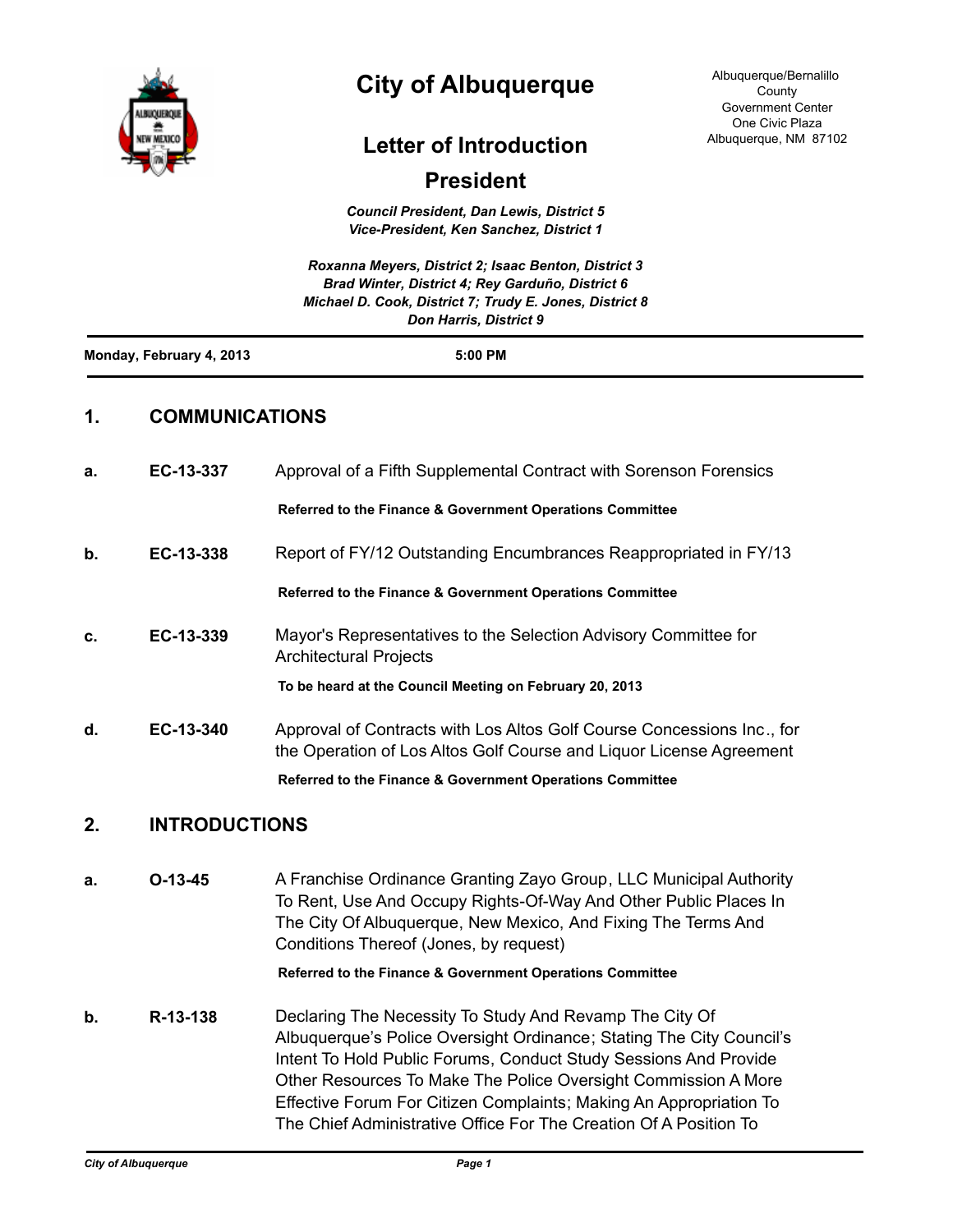| <b>President</b> |          | Letter of Introduction                                                                                                                                                                                                                                                                                                                                           | February 4, 2013 |
|------------------|----------|------------------------------------------------------------------------------------------------------------------------------------------------------------------------------------------------------------------------------------------------------------------------------------------------------------------------------------------------------------------|------------------|
|                  |          | Provide Analysis And Data To The Independent Review Office And The<br>Police Oversight Commission In Furtherance Of This Goal (Lewis,<br>Harris)                                                                                                                                                                                                                 |                  |
|                  |          | Referred to the Finance & Government Operations Committee                                                                                                                                                                                                                                                                                                        |                  |
| c.               | R-13-139 | Approving And Authorizing The Acceptance Of A Grant Agreement<br>With The State Of New Mexico, Department Of Health For A Chronic<br>Disease Prevention Program And Providing An Appropriation To The<br>Department Of Senior Affairs (Cook, by request)                                                                                                         |                  |
|                  |          | <b>Immediate Action Requested</b>                                                                                                                                                                                                                                                                                                                                |                  |
| d.               | R-13-140 | Providing Required Information On Proposed Interim Use Of The Rail<br>Yards Blacksmith Shop Building As Directed By R-2012-090 (Benton,<br>by request)                                                                                                                                                                                                           |                  |
|                  |          | To be heard at the Council Meeting on February 20, 2013                                                                                                                                                                                                                                                                                                          |                  |
| е.               | R-13-141 | Authorizing The Mayor To Execute The Albuquerque Business<br><b>Education Compact Recommendations And Providing An</b><br>Appropriation To The Department Of Family And Community Services<br>(Winter)                                                                                                                                                           |                  |
|                  |          | Referred to the Finance & Government Operations Committee                                                                                                                                                                                                                                                                                                        |                  |
| f.               | R-13-142 | Amending The 2013 Action Plan And Program Investment Summary<br>Of The 2013 - 2018 Consolidated Plan To Provide Funding To The<br>National Dance Institute Of New Mexico (Garduño)                                                                                                                                                                               |                  |
|                  |          | To be heard at the Council Meeting on February 20, 2013                                                                                                                                                                                                                                                                                                          |                  |
| g.               | R-13-143 | Initiating A Process To Independently Review The City's Mechanisms<br>Of Police Oversight; Creating An Ad Hoc Police Oversight Task Force<br>To Oversee That Process And Make Recommendations To The City<br>Council; Calling For Three Public Forums To Be Held At Various<br>Locations Throughout The City During The Month Of March 2013<br>(Winter, Garduño) |                  |
|                  |          | Referred to the Finance & Government Operations Committee                                                                                                                                                                                                                                                                                                        |                  |
| h.               | R-13-144 | Approving And Authorizing The Filing Of The Revised Grant<br>Application For A PM Fine And NCore Monitoring Grant With The<br>Environmental Protection Agency (Harris, by request)                                                                                                                                                                               |                  |
|                  |          | Referred to the Finance & Government Operations Committee                                                                                                                                                                                                                                                                                                        |                  |
| j,               | R-13-145 | Nuisance Abatement At 345 Charleston St SE Within The City Limits<br>Of Albuquerque, New Mexico Is So Ruined, Damaged And Dilapidated<br>As To Be A Menace To The Public Comfort, Health, Peace Or Safety<br>And That It Is To Be Required To Be Removed (Garduño)                                                                                               |                  |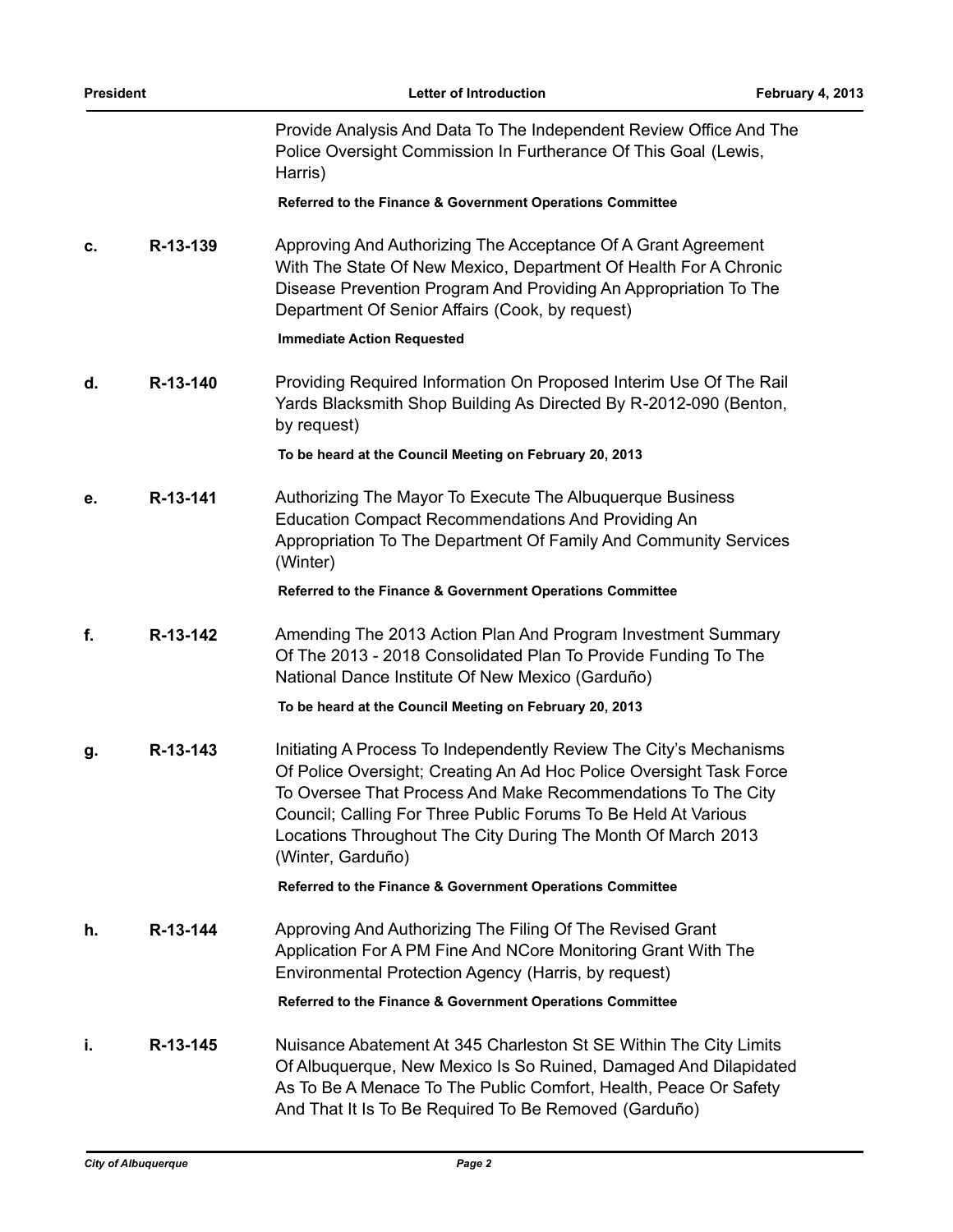#### **Referred to the Finance & Government Operations Committee**

**j. R-13-146** Nuisance Abatement At 408 Chama St. SE Albuquerque, NM, 87108 Within The City Limits Of Albuquerque, New Mexico Is So Ruined, Damaged And Dilapidated As To Be A Menace To The Public Comfort, Health, Peace Or Safety And That It Is To Be Required To Be Removed (Garduño)

**Referred to the Finance & Government Operations Committee**

**k. R-13-147** Nuisance Abatement At 336 California St. SE Within The City Limits Of Albuquerque, New Mexico Is So Ruined, Damaged And Dilapidated As To Be A Menace To The Public Comfort, Health, Peace Or Safety And That It Is To Be Required To Be Removed (Garduño)

**Referred to the Finance & Government Operations Committee**

**l. R-13-148** Nuisance Abatement At 3301 San Mateo Blvd. NE Within The City Limits Of Albuquerque, New Mexico Is So Ruined, Damaged And Dilapidated As To Be A Menace To The Public Comfort, Health, Peace Or Safety And That It Is To Be Required To Be Removed (Cook, by request)

### **Referred to the Finance & Government Operations Committee**

**m. R-13-149** Nuisance Abatement At 1056 Betts St. NE Within The City Limits Of Albuquerque, New Mexico Is So Ruined, Damaged And Dilapidated As To Be A Menace To The Public Comfort, Health, Peace Or Safety And That It Is To Be Required To Be Removed (Harris, by request)

**Referred to the Finance & Government Operations Committee**

**n. R-13-150** Nuisance Abatement At 11812 Lexington Ave. NE, Within The City Limits Of Albuquerque, New Mexico Is So Ruined, Damaged And Dilapidated As To Be A Menace To The Public Comfort, Health, Peace Or Safety And That It Is To Be Required To Be Removed (Jones, by request)

## **Referred to the Finance & Government Operations Committee**

**o. R-13-151** Nuisance Abatement At 11518 City Lights Dr. NE Albuquerque NM 87111 Within The City Limits Of Albuquerque, New Mexico Is So Ruined, Damaged And Dilapidated As To Be A Menace To The Public Comfort, Health, Peace Or Safety And That It Is To Be Required To Be Removed (Jones, by request)

**Referred to the Finance & Government Operations Committee**

**p. R-13-152** Nuisance Abatement At 625 James Ct. NW Within The City Limits Of Albuquerque, New Mexico Is So Ruined, Damaged And Dilapidated As To Be A Menace To The Public Comfort, Health, Peace Or Safety And